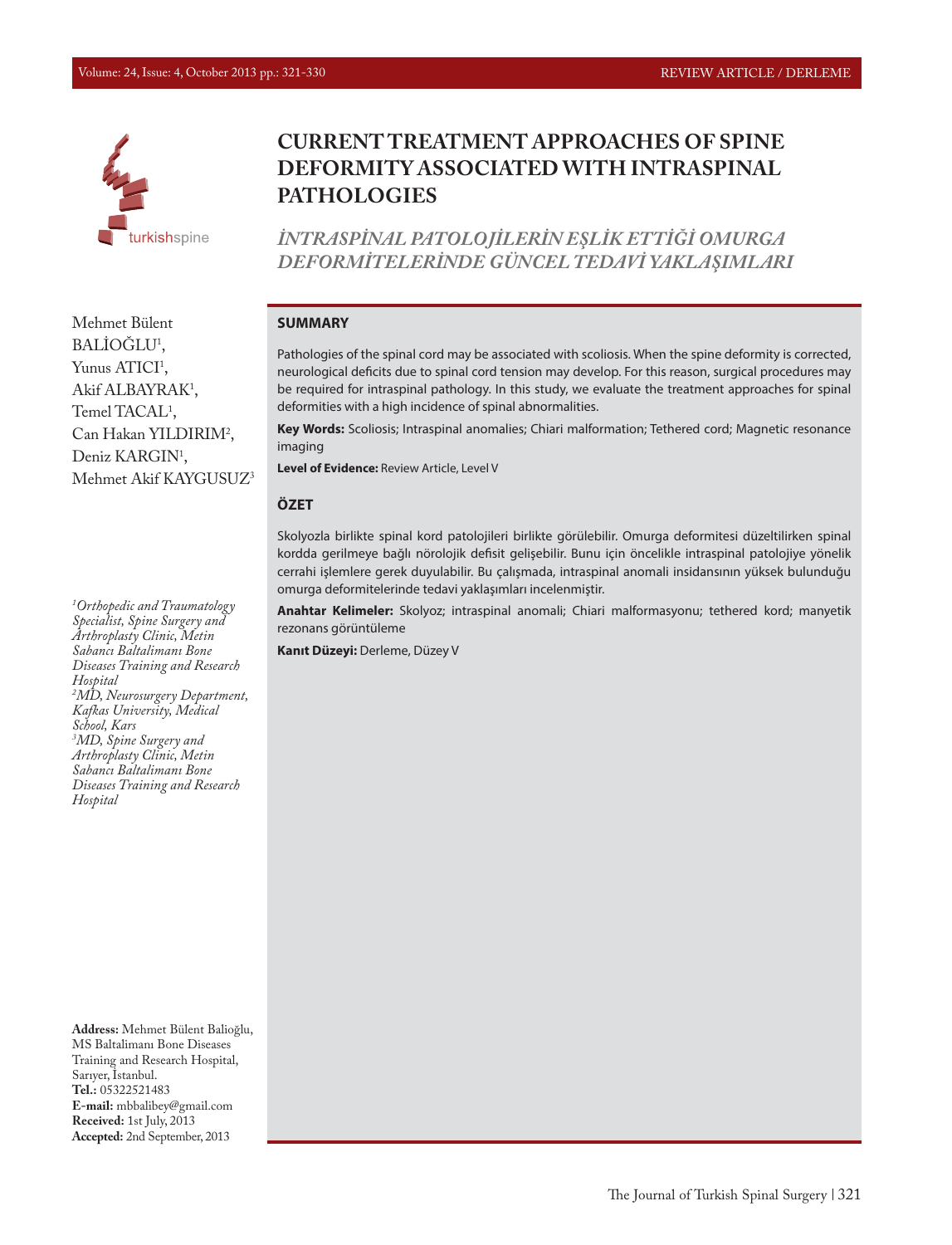### **INTRODUCTION:**

Spine deformities, such as scoliosis and kyphosis, can be observed together with Chiari malformation (CM), tethered cord and other intraspinal pathologies. Deformities should be evaluated in terms of spine curvature and spinal canal pathologies. Canal pathologies are rarely presented with clinical signs. When planning the treatment of patients, it is useful to detect these pathologies as soon as possible. Magnetic resonance imaging (MRI) is used for scoliosis patients with intraspinal pathologies who don't have any clinical signs.

Intraspinal anomalies are often observed in patients, especially those with congenital, infantile and juvenile onset scoliosis (20%)13,17,22. In patients with adolescent idiopathic scoliosis (AIS), the risk of the incidence of intraspinal anomalies increases with abnormal neurological examination signs, left curvature of the spine, and kyphotic deformity at the apical site<sup>42,51,60.</sup> The most common intraspinal anomalies associated with scoliosis are CM and/or syringomyelia<sup>65-66</sup>. Other common anomalies are tethered cord, lipoma and diastematomyelia. Vermis herniation is observed due to the herniation of the cerebellar tonsils down from the foramen magnum in Chiari malformation type I (CM I), and due to prolapsus of spina bifida and rhombencephalon in Chiari malformation type II (CM II). In MRI, CM is defined as >4–5 mm herniation of the cerebellar tonsils from the foramen magnum to the caudal $44$ . In patients with CM, 50–90% scoliosis and 15–65% scoliosis in CM I patients has been observed<sup>6</sup>. The mechanism by which scoliosis occurs with CM or syringomyelia has not yet been determined. In some patients with scoliosis and syringomyelia, denervation of the paraspinal muscles can occur. However, no relationship between the amount of prolapse of the paraspinal muscles and the size of the syrinx and cerebellar tonsil herniation has been observed<sup>60</sup>. It should be remembered that scoliosis can develop without CM and syringomyelia<sup>48</sup>.

Surgical correction of scoliosis increases the risk of neurological damage caused by cord tension $10,42$ . Detailed neurosurgical evaluation is recommended before the treatment of deformity. If there is any intraspinal pathology, neural axis malformations should be primarily treated, due to the risk of neurological disruption during the correction of deformity<sup>21,47,63</sup>. In tethered cord syndrome (TCS), progressive sensorimotor deficit, fecal and/or urinary incontinence,

and musculoskeletal deformities in the lower extremities are observed, due to adhesion of the distal spinal cord or filum to adjacent structures. Distal cord tension can be idiopathic. It can be observed with intraspinal anomalies such as lipoma, and can be related with the adhesion of distal spinal cord residues during the repair of dysraphism in patients with myelopathy. Relaxation of the cord surgically is recommended the patients' pain symptoms get worse, progressive leg deformities or acute correction of spasticity or associated spinal deformity. Neurophysiological decreases the risk of undesired nerve root or spinal cord injuries during relaxation procedures, and indicates any change in cord function during the correction of spinal deformity<sup>57,69</sup>. In the presence of a tethered cord, loosening the affected cord is one of the best methods for preventing or correcting scoliosis<sup>44</sup>. In the literature, the rate of which tethered cord occurs together with CM I has been reported as 14%1,26,30,52. Therefore, it is recommended that intervention is necessary before the surgical decompression of intraspinal anomalies such as CM<sup>23,52,56,61</sup>.

While spine deformity is being corrected, surgical processes in the craniocervical or lumbar regions can be required to prevent neurological deficit due to tension of the spinal cord. For the correction of spinal deformity, it is necessary to improve treatment techniques and to prefer safe methods in patients with a high neurological risk. Therefore, treatment approaches applied to spine deformities associated with intraspinal pathologies were investigated.

### **DISCUSSION:**

### **Intraspinal pathologies:**

About 20% of patients with congenital scoliosis can show intraspinal anomaly (Chiari malformation, syringomyelia, diastematomyelia and tethered cord)<sup>6,18</sup>. Similarly, spinal cord anomalies were observed in MRI of 20% of patients with infantile and juvenile scoliosis<sup>(18,23)</sup>. However, this incidence is quite low for idiopathic scoliosis<sup>15,17,28</sup>. Most of the intraspinal anomalies detected with scoliosis do not require surgery, such as small syrinx or minimal cerebellar ectopy<sup>58</sup>.

In a prospective study including 327 AIS patients, were detected abnormal MRIs in seven patients, none of which required a neurosurgical approach<sup>17</sup>. The incidence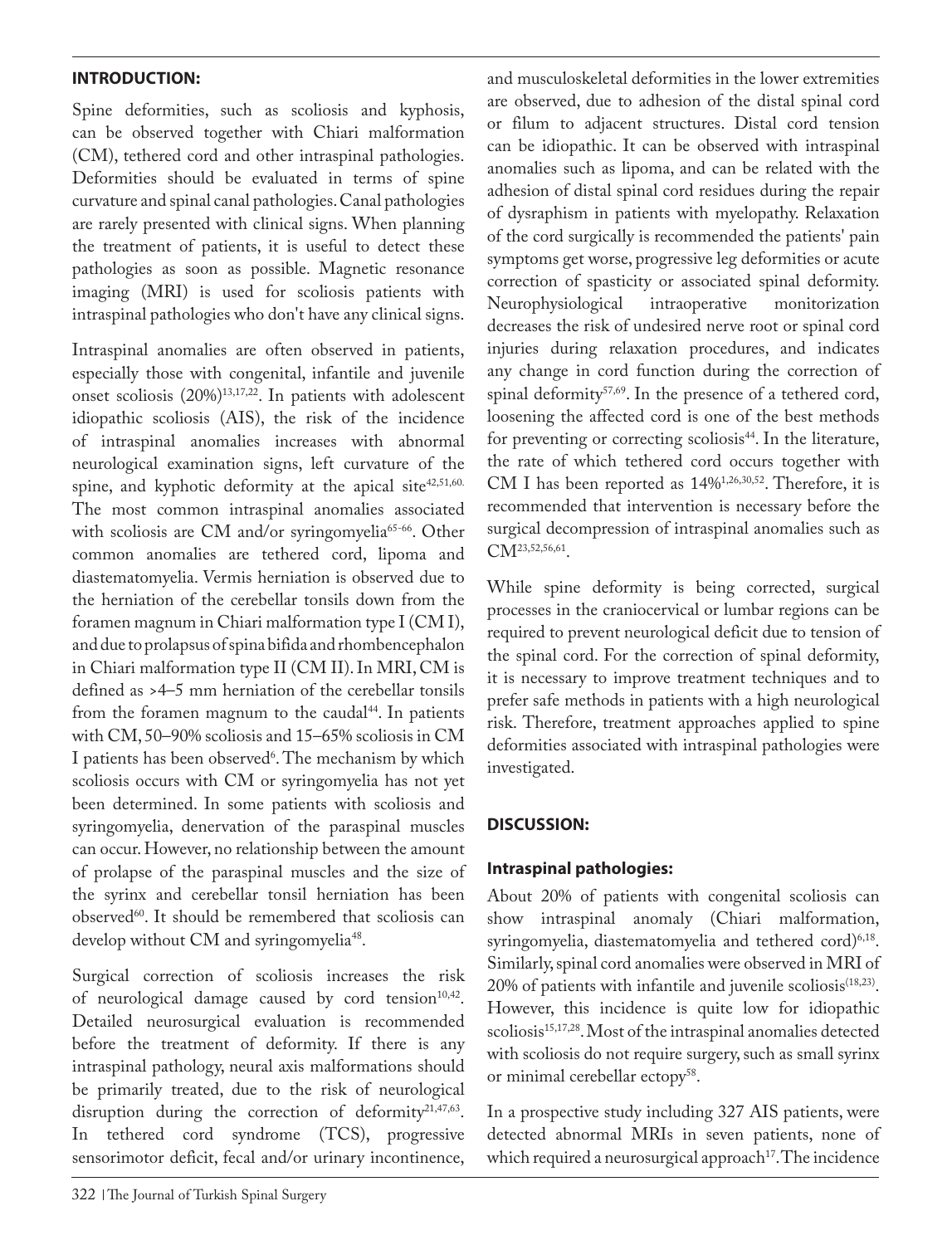of intraspinal anomalies requiring surgical correction is greater in infantile scoliosis. While Gupta stated that three out of six patients required surgery<sup>24</sup>.

Dobbs reported that eight of ten anomalies received surgery $18$ .

Conservative treatment of adolescent spine curves is still controversial. It is known that bracing is not effective for the treatment of scoliosis associated with CM I or syringomyelia<sup>65</sup>. In the treatment of spine deformities such as scoliosis and/or kyphosis associated with spinal pathologies (CM I, tethered cord, other intraspinal pathologies), the aim is primarily to perform surgical treatment of intraspinal pathology and then to correct the spine deformity with a second surgery. There have been studies investigating the applicability of direct posterior or other methods for spinal deformity correction without a neurosurgical approach.<sup>61,66</sup>. In the same session, surgical treatment for both pathologies was applied sequentially. According to the degree of scoliosis and CM I, Xie showed that these adolescent patients can be treated with vertebral column resection from the posterior alone, or posterior instrumentation without suboccipital decompression<sup>68</sup>. Although associated scoliosis is corrected by the interventions performed for intraspinal anomalies, this is not possible for people who are elderly or admitted late<sup>42,46,47</sup>. In recent years, it has become possible for both of these procedures to be applied under a single anesthesia, due to the increased opportunities for neuromonitorization. Similar applications have also been defined for congenital scoliosis<sup>51</sup>.

## **Tethered Cord:**

When scoliosis is corrected, the risk of neurological injury increases due to tension of the cord. Therefore, distal relaxation of the tethered cord is required. Generally, this is applied 4–6 weeks before scoliosis correction. During this healing period, the possibility of re-adhesion decreases<sup>58</sup>. The other approach is applied for deformity correction from a minimum of six weeks until six months after the relaxation procedure. The aim is to allow the curves to be stabilized and corrected due to relaxation, or to decrease the risk of spinal cord injury during correction. However, there are no absolute proofs supporting this in the literature. Samdani and Ayvaz investigated the necessity of gradual surgery in their studies<sup>4,58</sup>. In order to decrease the risk of neurological complication before the treatment of

spine deformity associated with intraspinal anomalies requiring intervention, it has been recommended that these pathologies should be treated. For a male patient aged 15, with low lying conus at the L4 level in MRI, progressive kyphoscoliosis, lower extremity paresthesia and urinary incontinence, Samdani applied simultaneous surgery, including relaxation of the stretched spine and posterior fusion from the T2 level to the pelvis. When simultaneous relaxation of the spinal cord and correction of scoliosis with intraoperative neuromonitorization is compared to gradual procedures in selected patients, this has been shown to be an applicable option<sup>58</sup>. For tethered cord, treatment of the affected cord by relaxation is suggested to prevent or correct scoliosis<sup>12</sup>.

The effectiveness of the relaxation of a tethered cord for kyphosis has been less well defined, but it has been shown that small kyphotic curves can recover without progression of deformity. Tethered cord relaxation and simultaneous scoliosis or kyphosis deformity correction has only been described in two patients. Samdani performed surgical deformity correction with tethered cord relaxation and fusion from the T2 level to the pelvis in a single stage in a patient aged 15 with progressive scoliosis with fatty filum and tethered spinal cord<sup>58</sup>. Hamzaoğlu et al. performed surgery in a single session for 21 patients with an average age of 1326. For all patients, it was observed that correction of deformity was maintained after 6.8 years, and the rates of complications were similar.

## **Chiari Malformation:**

Charry stated that iatrogenic factors need to be considered for patients with scoliosis associated with CM I or syringomyelia, due to the high risk of neural tissue damage during corrective procedures. He demonstrated that prolapse of the cerebellar tonsils caused hypertension of the cord, an expanded syrinx reduced blood circulation by compressing the spinal cord, and the pressure of the cerebrospinal fluid significantly changed intraoperatively. Therefore, he reported that decompression of craniocervical bone and fossa elements and syrinx shunt should be applied, before spinal fusion and correction procedures can be applied with confidence regarding the neurological condition after 3-6 months<sup>13</sup>.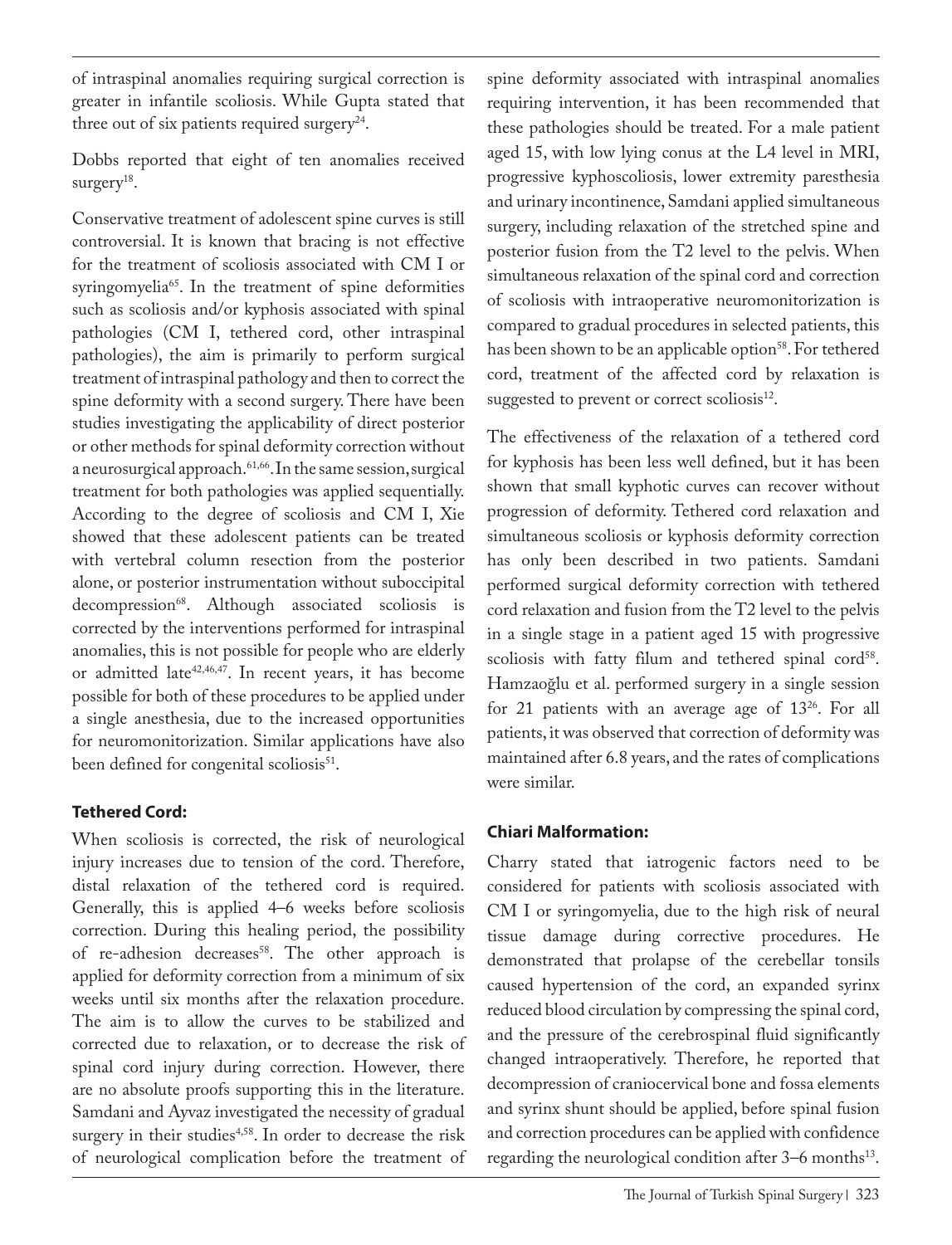In progressive scoliosis with CM I, decompression applied at an early age and when the curvature angle is small has a positive effect on the correction of scoliotic curvature. In children with mild scoliosis and CM I malformation, either stabilization or correction of spine deformities with neurosurgery alone has been proven in the literature<sup>21</sup>. On the other hand, results are not very good for adolescents with large curves. Brockmeyer showed that suboccipital decompression and duraplasty provided correction or stabilization of the curve for many patients with scoliosis together with CM I and syringomyelia (62%). In children aged over 12 and whose curve is more than 50°, he stated that the chance of correcting the curve is low, and this increases with suboccipital decompression and duraplasty for patients aged less than 10 with small curves<sup>11</sup>. When following up patients after neurosurgery, Flynn found that an age greater than 11, the presence of neurological symptoms, rotation of the vertebral body, a double scoliosis curve and the observation of large curves (>50° kyphosis or >40° curve) caused the progression of scoliosis<sup>23</sup>. Bhangoo reported the mean age of patients requiring scoliosis correction surgery as 158 months and the mean Cobb angle as 76°, for 13 patients diagnosed with symptomatic CM I and clinical scoliosis who received craniovertebral decompression7 . Sengupta demonstrated that 37,5% of 16 patients' curves were corrected, and 71.4% of them were under the age of 10 during hindbrain decompression $65$ . Muhonen published that scoliosis regressed in patients with a preoperative curve of greater than 40<sup>°</sup> for patients aged under 10 years old<sup>45</sup>. Eule reported correction in five out of five patients who received decompression when they were under the age of 8 years old $^{21}$ .

## **Myelodysplasia:**

It is known that Chiari and tethered cord pathologies are often encountered in patients with myelomeningocele. In order to prevent further progression of current problems, a surgical approach with diagnosis at an early age is important in terms of solving deformity and extra neurological problems.

Myelomeningocele (myelodysplasia) is associated with scoliosis, kyphosis and lordosis at high rates in children37. The incidence of scoliosis associated with myelomeningocele has been reported to be between 62% to 90% veya 62-90% <sup>50,59</sup>. Raycroft and Curtis reported the incidence of spine deformities as 62% in patients with myelomeningocele<sup>45</sup>. Associated spinal deformities

are generally progressive and affect the prognosis of the patient. Vertebral anomalies cause skeletal deformities and make the clinical landscape complex. The most obvious and common congenital anomaly is an inadequate posterior arch of the lumbosacral vertebra. These anomalies affect the treatment of scoliosis and kyphosis from many aspects $2,32$ . Other congenital malformations include hemivertebrae, butterfly vertebrae, diastematomyelia and unsegmented bar<sup>67</sup>. When spine curves are compared with other developmental anomalies in patients with myelomeningocele, they are frequently observed in teens<sup>45</sup>. They can occur between the age of 2 and 3, and can be very serious by the age of  $7^{2,50,64}$ .

In pediatric patients with myelodysplasia, the most common reason for neurological disruption is shunt dysfunction, with the second most common reason being symptomatic tethering<sup>5,8,12,14</sup>. For 25 cases with or without congenital syndrome who received tethered cord relaxation, 64% correction in motor function, 14% recovery in bladder and intestinal function, and 29% reduction in pain were detected for the patients without congenital syndrome. In 18% of the patients with congenital syndrome, recovery of bladder and intestinal function was detected. In both groups, no deterioration of motor functions, bladder and intestinal functions or pain were observed. Postoperatively, improvement of symptoms was clearly revealed in  $6-8$  weeks<sup>32</sup>. Similar results were also published by Quinones-Hinojosa<sup>56</sup>. He evaluated 15 adult patients retrospectively, and observed recovery of bladder and intestinal functions in 46% of the patients, recovery of back pain in 39% of patients, and recovery of motor functions in 31% of the patients, while loss of bladder control and postoperative worsening of back pain was detected in 8% of the patients.

In a retrospective study investigating 50 children with TCS, Daszkiewicz found that a significant clinical recovery was obvious in the lower extremities instead of the syrinx in 32.2% of the patients, and the degree of relaxation was the most obvious factor affecting the results<sup>16</sup>. In a large single-center clinical series, it was published that 23% of patients with myelomeningocele and spinal cord tension received surgery, and scoliosis correction was performed after relaxation procedures for the patients with myelomeningocele<sup>8</sup>. For patients with scoliosis and myelomeningocele, it has been suggested that the tension is relaxed before the correction of deformity, due to large and progressive curves $12, 25$ .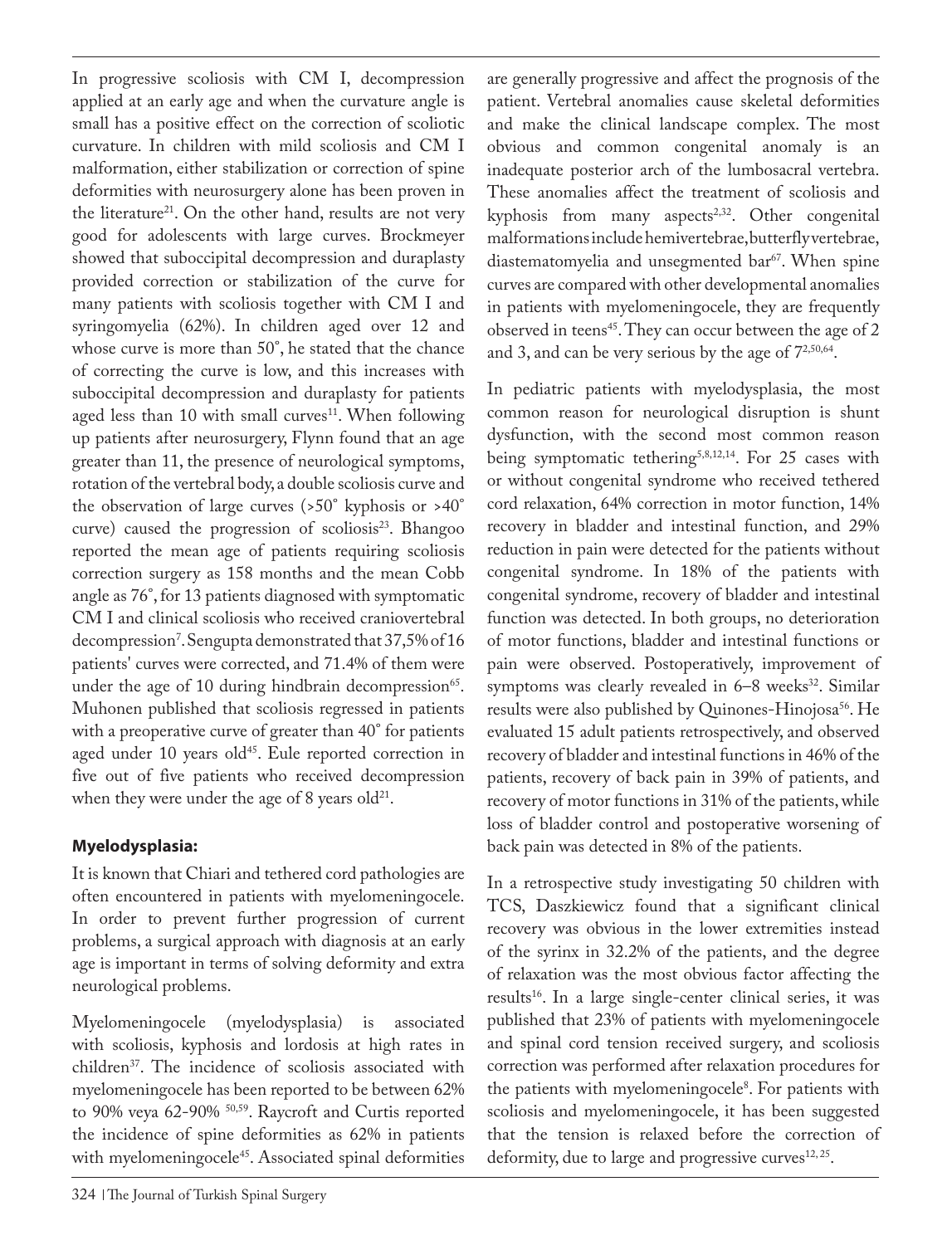### **Syringomyelia:**

In patients with scoliosis and syringomyelia, Qiu demonstrated that it was safe to correct spine deformity without neurosurgical decompression<sup>55.</sup> He obtained successful results with a posterior or combined anterior-posterior approach by detecting the last safe correction amount with Halo traction or radiographs taken from the fulcrum. Osteotomy alone with pedicle instrumentation, or deformity correction without vertebral column resection (VCR), was applied to cases with mild or moderate spine curve and no neurological deficit. In adolescent scoliosis with large curves and obvious progression, Xie suggested correction of the spine deformity and fusion. In 13 patients with CM I and adolescent scoliosis, he compared seven patients treated posteriorly with complete single-stage without suboccipital decompression, and six patients whose deformity was corrected and posterior pedicle screw fixation alone was applied. He found the mean Cobb angle as <90° (a mean scoliosis of 77.3° and kyphosis of 44°). Also, he found the postoperative correction rates to be 60.8% and 53.4% in the coronal and sagittal planes, respectively, for patients with CM who had no neurological deficit and were treated with only posterior instrumentation and correction of deformity. In the group with VCR, the mean Cobb angle was found to be greater than 90° for scoliosis and kyphosis (a mean scoliosis of 100.1° and kyphosis of 97.1°), and the correction rate was 63.3% for scoliosis and 71.1% for kyphosis. In this study, no neurosurgical processes were performed for CM. As a result, he concluded that suboccipital decompression is not always necessary before the correction of spine deformity in adolescent patients with CM I together with scoliosis<sup>68</sup>.

Bradley performed initial neurosurgical decompression for 13 adolescent patients. While thoracic scoliosis was 46° (29–69°) and kyphosis was 71° (31–119°), the mean correction rate was found to be 48% (6–83%) after deformity surgery<sup>9</sup>.

For asymptomatic syringomyelia, many authors support careful observation instead of prophylactic neurological operations27. In scoliosis, the effects of applying a direct shunt for isolated syringomyelia (without CM) are not clear. Some studies find it useful<sup>59</sup>, while other studies do not<sup>46</sup>.

### **Neuromonitorization:**

During spinal surgery, monitorization with motorexcited potentials (MEP) provides evaluation of the intraoperative integrity of the corticospinal way<sup>17</sup>. Bridwell reported that spinal cord potentials cannot always show neurological deficits, and although they supported and applied the routine wake-up test after spinal correction procedures, they stated that it is a waste of time and reduces the maximum efficiency of deformity correction, and monitorization should be maintained<sup>10</sup>. TCS develops due to adhesion of the spinal cord or residues of the spinal cord to adjacent structures, is often related to spinal dysraphism, and generally involves the distal portion of the spinal cord. Therefore, as the cord naturally rises during growth, tension is applied to the cord due to this movement. Theoretically, these repetitive tensions can cause potentially irreversible dysfunction and structural damage to the spinal cord, the development of progressive motor and sensorial clinical signs in the lower extremities, pain, dysfunction of the bladder and/or intestine, and muscle-skeletal deformities such as scoliosis. When progressive symptoms can be seen or correction of an obvious spinal deformity is considered, surgery is required. As the normal anatomy changes due to the tethering, surgical repair can cause undesired injuries to the nerve roots. Because of this, neurophysiological intraoperative monitorization (NIOM), electromyelography, somatosensorial evoked potentials (SEP) and transcranial evoked potentials (TCMEP) are used to minimize the risk of iatrogenic neurological injury and postoperative deficit<sup>54</sup>. The recovery of neurological functions has been reported after relaxation, and the result of the treatment was related to the degree of relaxation<sup>34,38,54</sup>. NIOM is an integral part of TCS surgery due to the risk of nerve root injuries caused while the filum is isolated, dissected and cut. Typically, this is suitable for patients with progressive surgical signs and symptoms. Indications for surgery are pain, scoliosis with progressive orthopedic deformities, neurological deficit and spasticity.

### **Simultaneous surgery:**

The improvements to neuromonitorization techniques make simultaneous surgery for these procedures possible<sup>35-36,41,48</sup>. For 15 sequential pediatric patients, retrospectively, Mehta published the results of simultaneous spinal cord untethering and deformity correction with fusion for scoliosis and/or kyphosis.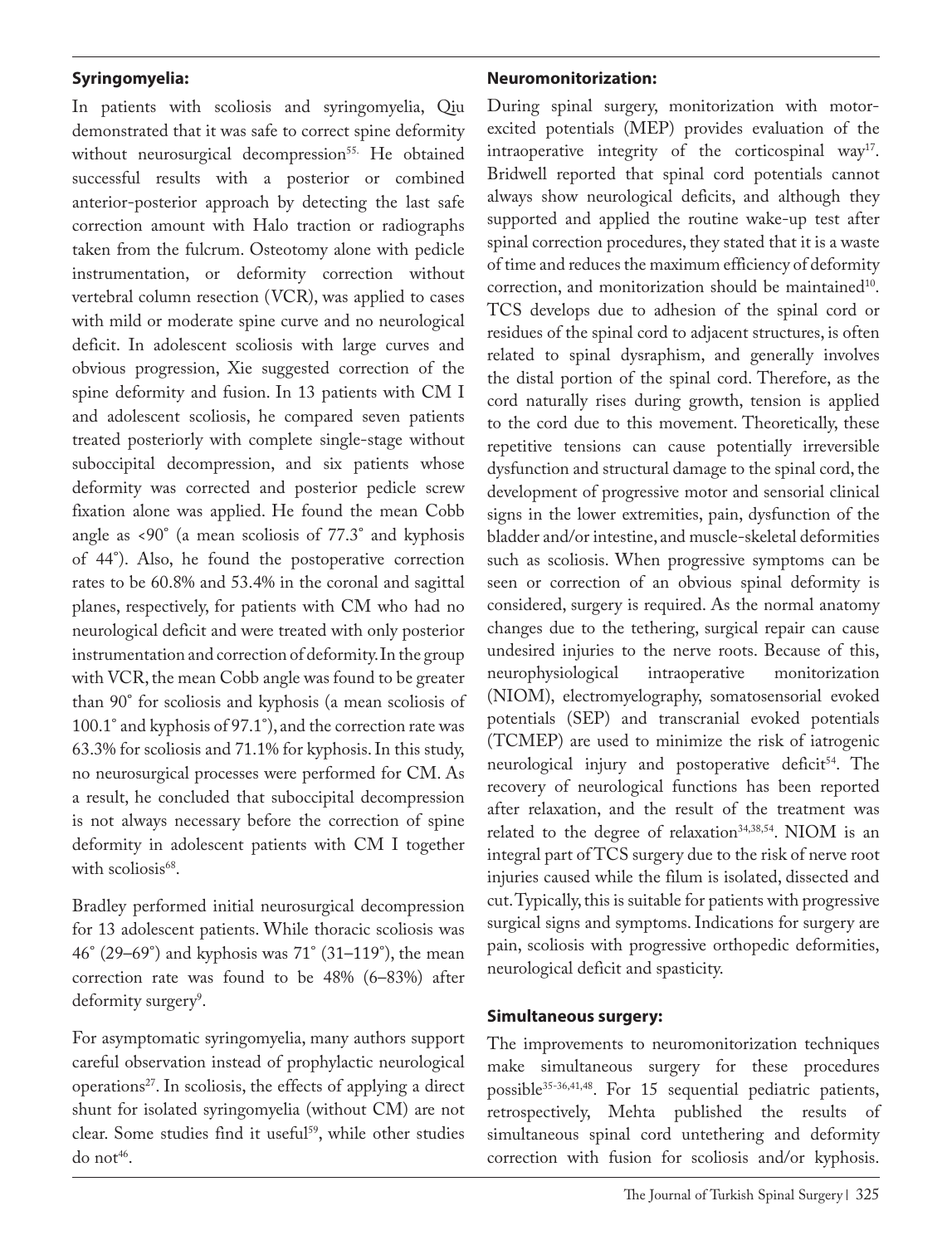Clinically and radiologically, the initial values, operation details, morbidity and postoperative results were evaluated. He compared the results of this group with 21 patients who received scoliosis correction following a twostage untethering surgery<sup>43</sup>. The mean corrections were 27% and 50% for scoliosis and kyphosis, respectively, and this was found within the correction range obtained for those procedures<sup>4,40,58</sup>. Mehta observed that simultaneous tethered cord relaxation and spinal fusion in a singlestage approach for the correction of scoliosis and kyphosis is clearly safe, with no operative or postoperative morbidity43. When compared with a two-stage approach performed by the same surgical team, the simultaneous approach resulted in less blood loss, a shorter operation time, a shorter hospitalization period, better deformity and tethered cord correction, and fewer perioperative complications<sup>41</sup>. While inadequate fusion for patients with intraspinal anomalies and spine deformities was observed in 12–50% of cases, pseudoarthrosis was observed in only one patient  $(6.7%)$  in this series<sup>19,24,31-33</sup>. Barley published a case showing sudden intraoperative improvement in weak neurophysiological responses in the upper extremities after relaxation and correction of scoliosis was simultaneously applied, and tethered cord surgery was applied for myelodysplasia, Chiari II malformation, severe scoliosis and tethered cord at the lumbar level. A harmony between the monitorization changes in the patient and the clinical improvement was noticed postoperatively<sup>s</sup>. There have been various studies defining progression of curvature after tethered cord relaxation48-49, 55-60 and these patients can benefit from simultaneous tethered cord relaxation and spine fusion for correction of the deformity. According to Pierz and McLone, spine fusion after untethering is necessary for progressive deformity for more than 80% of patients with large curves  $($ >40° and 50°)<sup>41,51</sup>. Mehta observed the incidence of progression requiring fusion as 83% in patients with an immature skeleton and curves >40°  $(Risser 0-2)^{43}$ . For the correction of scoliosis and/or kyphosis, spine

fusion and simultaneous tethered cord relaxation can be an effective and safe method for patients with possible progression of deformity<sup>48</sup>. It can minimize the risks that could be caused by a second operation, especially for patients with an immature skeletal system, rapid progression of curvature and a large curve, and also in cases with increased scarring and neurological injury. Earlier simultaneous interventions aim to improve the

results of skeletal deformity correction during tethered cord relaxation. For small curves, stable curves, or for children with a skeletal system that is possibly stable and mature, a simultaneous approach is contraindicated. For this approach, it is important to choose the patients properly and to avoid any unnecessary approaches. While making the decision, the main factors can be curves of more than 40°, an immature skeletal system, and thoracic curve, lower lumbar and sacral motordysfunction $60$ . However, patients that will benefit from a simultaneous approach should be chosen carefully<sup>48</sup>.

### **Complications:**

Neurological complications related to scoliosis surgery have been reported<sup>13,62,70</sup>. In a case with transient neurological deficit, Tomlinson observed headache, dystaxia and neck pain two weeks after spinal fusion, and detected syringomyelia with MRI67. Despite the application of laminectomy, Schlesinger observed no correction after scoliosis surgery in a patient with paraplegia<sup>64</sup>.

### **Suggestions:**

Xie suggested that primary correction of deformity should be performed gradually, by compression from the convex during correction, and stated that the remaining curve angle in preoperative convex bending radiographies shows the last point of correction and plays a positive role in the protection of the spinal cord<sup>70</sup>. Shrinkage and bending of the dural sac of more than 2–3 cm should be considered, and it has been stated that more compression can cause neurological pressure. In animal experiments, Kawahara demonstrated that reduction of up to 1/3 of the height of the vertebra caused no negative changes to the spinal cord<sup>31</sup>.

### **CONCLUSION**

Neural canal abnormalities can be encountered more frequently with congenital or neuromuscular scoliosis than other spine deformities. It is important to diagnose intraspinal pathologies early and to follow up scoliosis closely. Sometimes, intraspinal pathologies reveal no neurological signs. MRI, in particular, plays an important role in the diagnosis of these pathologies before scoliosis surgery. Intraspinal pathologies should be diagnosed and treated before surgical correction of curves. One of the most important aims of the surgical technique is to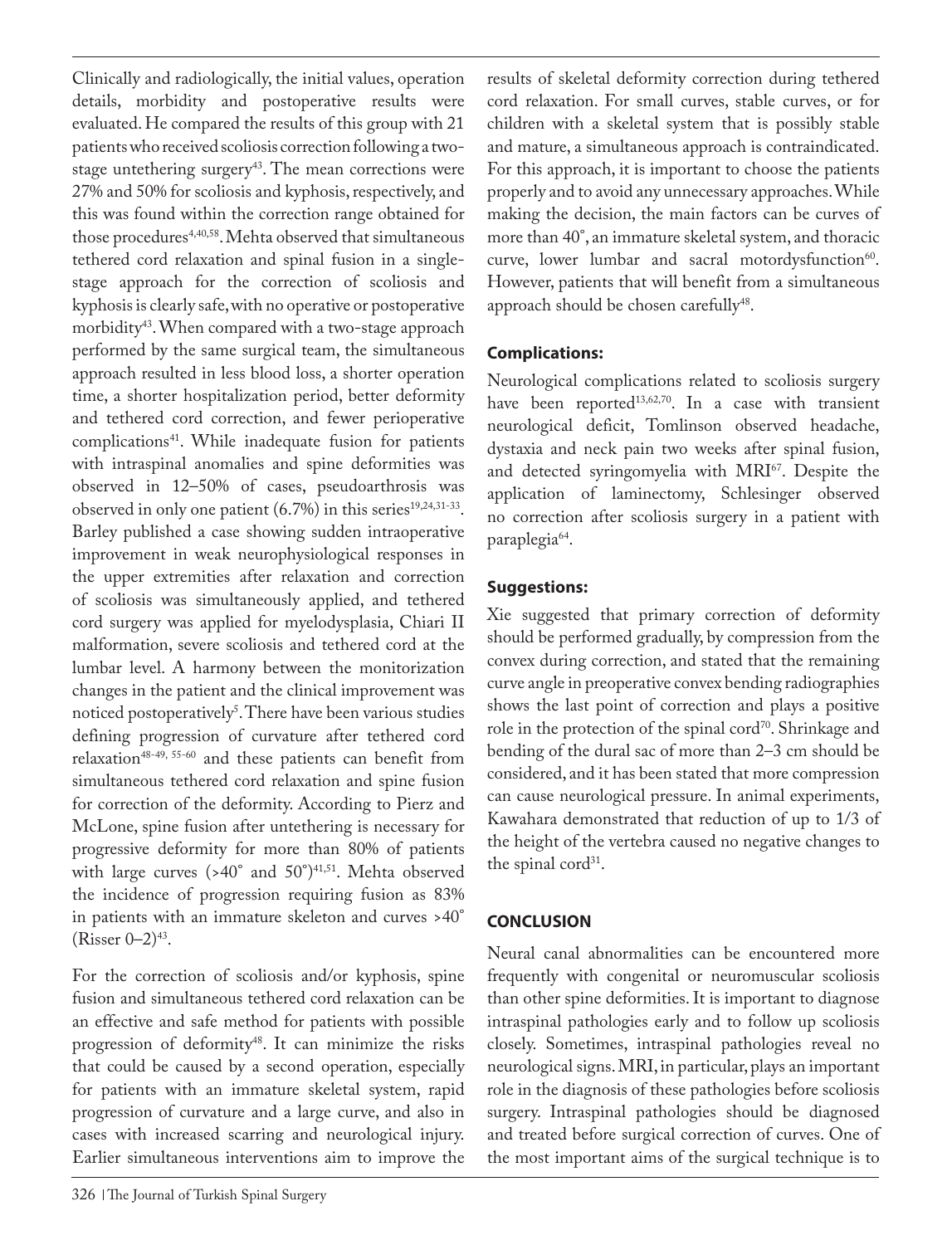apply correction without stretching the spinal cord. The application of neuromonitorization increases the safety of surgery during instrumentation and correction.

### **REFERENCES**

- 1. Acaroglu E, Alanay A, Akalan N, Atilla B, Bulutçu E, Surat A. Risk factors associated with corrective surgery in congenital scoliosis with tethered cord. *Turk J Pediatr* 1997; 39: 373–378.
- 2. Akbar M, Bresch B, Seyler TM, Wolfram Wenz W, Bruckner T, Abel R, Carstens C. Management of Orthopaedic Sequela of Congenital Spinal Disorders. *J Bone Joint Surg* 2009; 91-A(Suppl 6): 87-100.
- 3. Akhtar OH, Rowe DE. Syringomyelia associated scoliosis with and without the Chiari I malformation. *J Am Acad Orthop Surg* 2008; 16: 407–417.
- 4. Ayvaz M, Alanay A, Yazici M, Acaroglu E, Akalan N, Aksoy C. Safety and efficacy of posterior instrumentation for patients with congenital scoliosis and spinal dysraphism. *J Pediatr Orthop*  2007; 27: 380–386.
- 5. Barley JL, Mooney JF, Glazier SS, Johnson T, Kornegay AL, Turner RP, Edwards JC. Sudden Appearance of New Upper Extremity Motor Function While Performing Neurophysiologic Intraoperative Monitoring During Tethered Cord Release: A Case Report. *J Pediatr Orthop* 2010; 30(6): 624-628.
- 6. Belmont PJ, Kuklo TR, Taylor KF, Freedman BA, Prahinski JR, Kruse RW. Intraspinal anomalies associated with isolated congenital hemivertebra: the role of routine magnetic resonance imaging. *J Bone Joint Surg* 2004; 86-A: 1704–1710.
- 7. Bhangoo R, Sgouros S. Scoliosis in children with Chiari I-related Syringomyelia. *Childs Nerv Syst*  2006; 2: 1154–1157.
- 8. Bowman RM, Mohan A, Ito J, Seibly JM, McLone DG. Tethered cord release: a long-term study of 114 patients. *J Neurosurg Pediatr* 2009; 3: 181–187.
- 9. Bradley LJ, Ratahi ED, Crawford HA, Barnes MJ. The outcomes of scoliosis surgery in patients with syringomyelia. *Spine* 2007; 32: 2327–2333.
- 10. Bridwell KH, Lewis S, Rinella A, Lenke LG, Baldus C, Blanke K. Pedicle subtraction osteotomy for the treatment of fixed sagittal imbalance. *J Bone Joint Surg* 2004; 86-A (Suppl 1): 44–50.
- 11. Brockmeyer D, Gollogly S, Smith JT. Scoliosis associated with Chiari I malformations: the effect of suboccipital decompression on scoliosis curve progression: a preliminary study. *Spine* 2003; 28: 2505– 2509.
- 12. Cardoso M, Keating RF. Neurosurgical management of spinal dysraphism and neurogenic scoliosis. *Spine*  2009; 34: 1775–1782.
- 13. Charry O, Koop S, Winter R, Lonstein J, Denis F, Bailey W. Syringomyelia and scoliosis: a review of twenty-five pediatric patients. *J Pediatr Othop* 1994; 14: 309–317.
- 14. Chern JJ, Dauser RC, Whitehead WE, Curry DJ, Luerssen TG, Jea A. The effect of tethered cord release on coronal spinal balance in tight filum terminale. *Spine* 2011; 36(14): E944-9.
- 15. Davids JR, Chamberlin E, Blackhurst DW. Indications for magnetic resonance imaging in presumed adolescent idiopathic scoliosis. *J Bone Joint Surg* 2004; 86-A: 2187–95.
- 16. Daszkiewicz P, Barszcz S, Roszkowski M, Maryniak A. Tethered cord syndrome in children-impact of surgical treatment on functional neurological and urological outcome. *Neurol Neurochir Pol* 2007; 41: 427–435.
- 17. Do T, Fras C, Burke S, Widmann RF, Rawlins B, Boachie-Adjei O. Clinical value of routine preoperative magnetic resonance imaging in adolescent idiopathic scoliosis. A prospective study of three hundred and twenty- seven patients. *J Bone Joint Surg* 2001; 83-A: 577–579.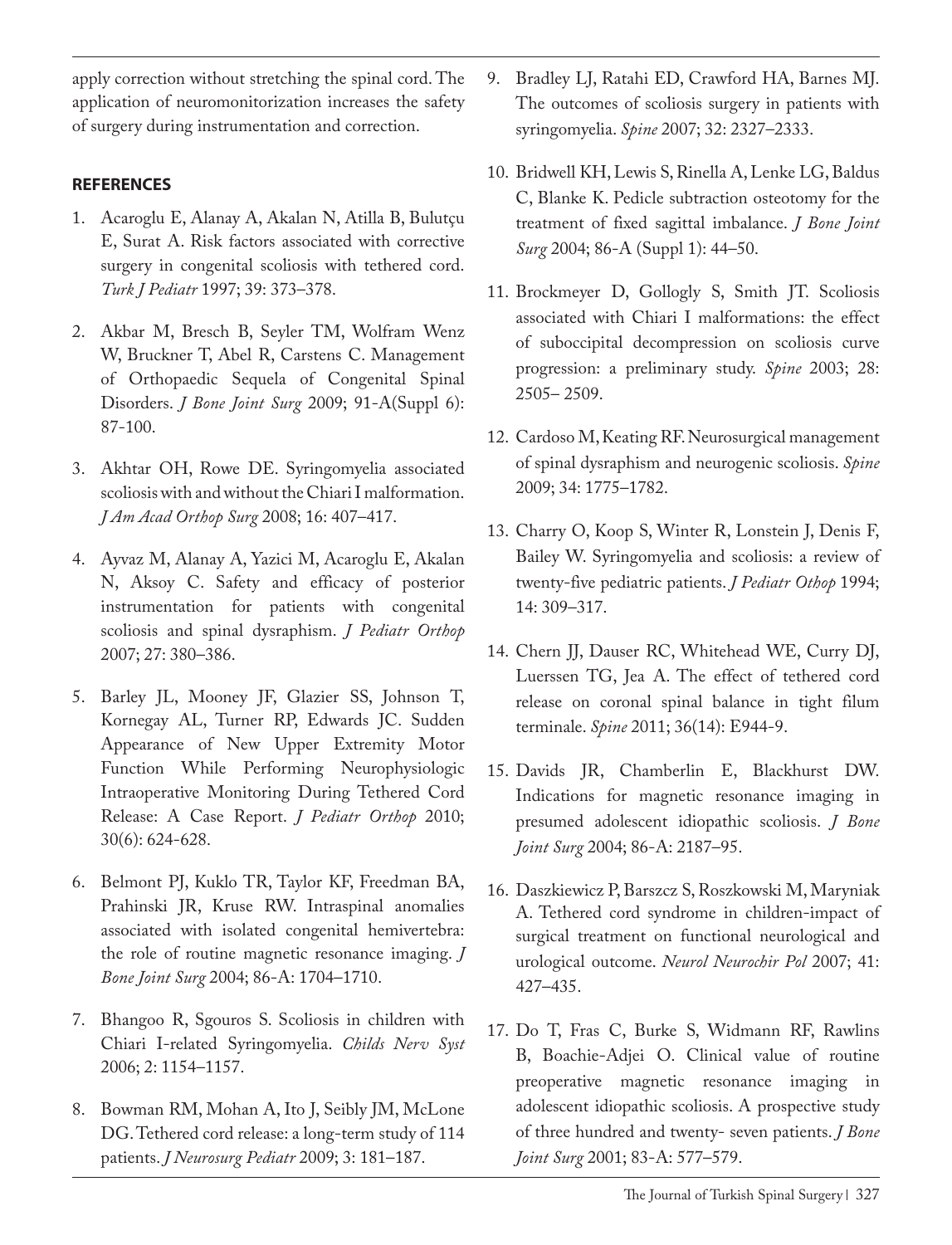- 18. Dobbs MB, Lenke LG, Szymanski DA, Morcuende JA, Weinstein SL, Bridwell KH, Sponseller PD. Prevalence of neural axis abnormalities in patients with infantile idiopathic scoliosis. *J Bone Joint Surg*  2002; 84-A: 2230-2234.
- 19. Drummond DS, Moreau M, Cruess RL. The results and complications of surgery for the paralytic hip and spine in myelomeningocele. *J Bone Joint Surg*  1980; 62-B: 49–53.
- 20. Eule JM, Erickson MA, O'Brien MF, Handler M. Chiari I malformation associated with syringomyelia and scoliosis: a twenty-year review of surgical and nonsurgical treatment in a pediatric population. *Spine* 2002; 27: 1451–1455.
- 21. Farley FA, Song KM, Birch JG, Browne R. Syringomyelia and scoliosis in children. *J Pediatr Orthop* 1995; 15: 187–192.
- 22. Flynn JM, Sodha S, Lou JE, Adams SB Jr, Whitfield B, Ecker ML, Sutton L, Dormans JP, Drummond DS. Predictors of progression of scoliosis after decompression of an Arnold Chiari I malformation. *Spine* 2004; 29: 286–292.
- 23. Gupta P, Lenke LG, Bridwell KH. Incidence of neural axis abnormalities in infantile and juvenile patients with spinal deformity. Is a magnetic resonance image screening necessary? *Spine* 1998; 23: 206–210.
- 24. Hall JE, Poitras B. The management of kyphosis in patients with myelomeningocele. *Clin Orthop Relat Res* 1977; 128: 33–40.
- 25. Hamzaoglu A, Ozturk C, Tezer M, Aydogan M, Sarier M, Talu U. Simultaneous surgical treatment in congenital scoliosis and/or kyphosis associated with intraspinal abnormalities. *Spine* 2007; 32: 2880–2884.
- 26. Hankinson TC, Klimo P Jr, Feldstein NA, Anderson RC, Brockmeyer D. Chiari malformations, syringohydromyelia and scoliosis. *Neurosurg Clin N Am* 2007; 18: 549–568.
- 27. Haroun RI, Guarnieri M, Meadow JJ, Kraut M, Carson BS. Current opinions for the treatment of syringomyelia and Chiari malformations: survey of the pediatric section of the American Association of Neurological Surgeons. *Pediatr Neurosurg* 2000; 33: 311–317.
- 28. Inoue M, Minami S, Nakata Y, Otsuka Y, Takaso M, Kitahara H, Tokunaga M, Isobe K, Moriya H. Preoperative MRI analysis of patients with idiopathic scoliosis: a prospective study. *Spine* 2005; 30: 108–114.
- 29. Kawahara N, Tomita K, Kobayashi T, Abdel- Wanis ME, Murakami H, Akamaru T. Influence of acute shortening on the spinal cord: an experimental study. *Spine* 2005; 30: 613–620.
- 30. Kontio K, Davidson D, Letts M. Management of scoliosis and syringomyelia in children. J *Pediatr Orthop* 2002; 22: 771–779.
- 31. Leatherman KD, Dickson RA. Congenital kyphosis in myelomeningocele: vertebral body resection and posterior spine fusion. *Spine* 1978; 3: 222–226.
- 32. Lew SM, Kothbauer KF. Tethered cord syndrome: an updated review. *Pediatr Neurosurg* 2007; 43: 236– 248.
- 33. Lindseth RE, Stelzer L Jr. Vertebral excision for kyphosis in children with myelomeningocele. *J Bone Joint Surg* 1979; 61-A: 699–704.
- 34. Lo YL, Dan YF, Tan YE, Nurjannah S, Tan SB, Tan CT, Raman S. Intraoperative motor-evoked potential monitoring in scoliosis surgery: comparison of desflurane/ nitrous oxide with propofol total intravenous anesthetic regimens. *J Neurosurg Anesthesiol* 2006; 18: 211–214.
- 35. Luk KD, Hu Y, Wong YW, Cheung KM. Evaluation of various evoked potential techniques for spinal cord monitoring during scoliosis surgery. *Spine* 2001; 26: 1772–1777.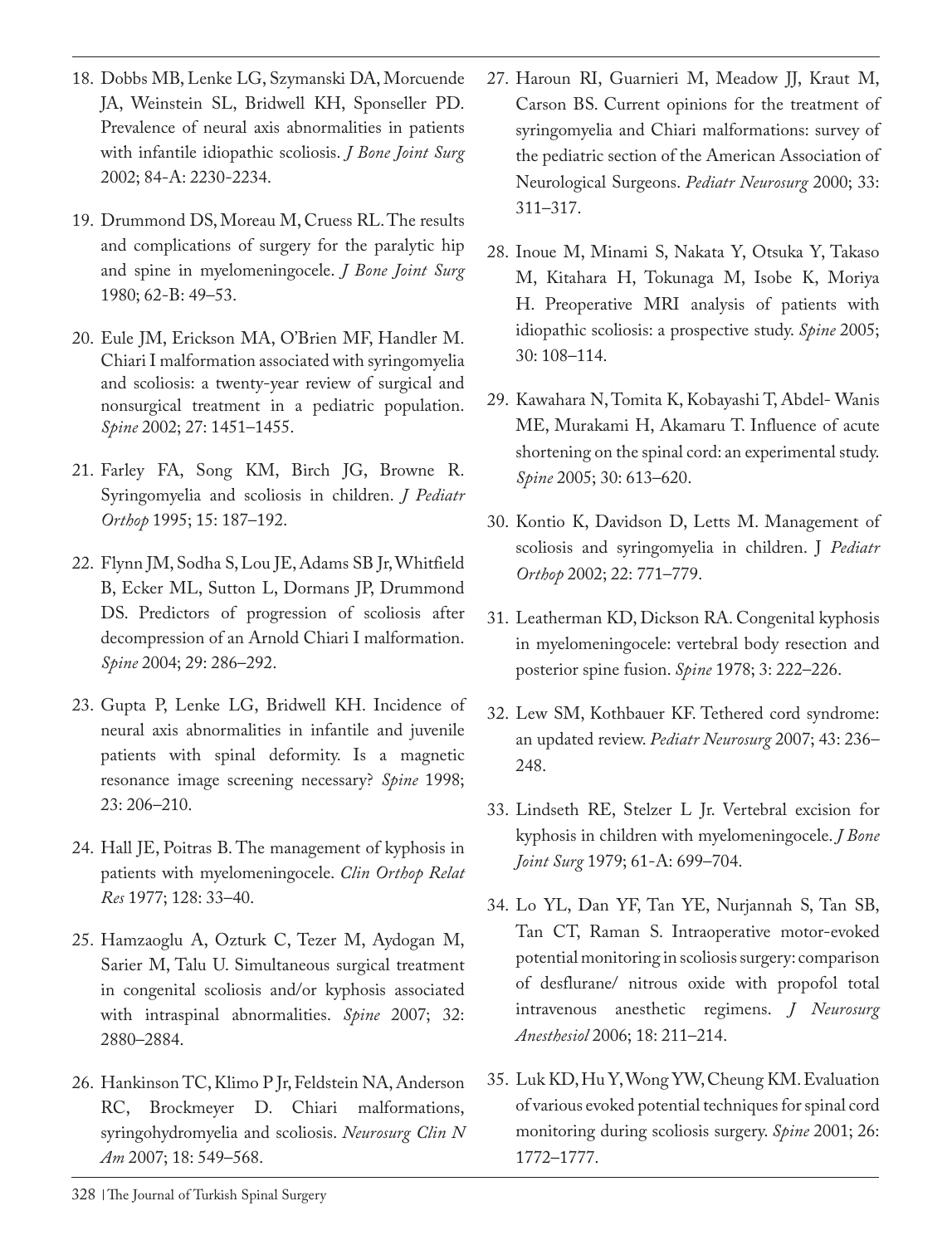- 36. MacDonald DB, Al Zayed Z, Khoudeir I, Stigsby B. Monitoring scoliosis surgery with combined multiple pulse transcranial electric motor and cortical somatosensory-evoked potentials from the lower and upper extremities. *Spine* 2003; 28: 194– 203.
- 37. Mazur J, Menelaus MB, Dickens DRV, Doig WG. Efficacy of surgical management for scoliosis in myelomeningocele: Correction of deformity and alteration of functional status. *J Pediatr Orthop* 1986; 6: 568-575.
- 38. McGirt MJ, Mehta V, Garces-Ambrossi G, Gottfried O, Solakoglu C, Gokaslan ZL, Samdani A, Jallo GI. Pediatric tethered cord syndrome: response of scoliosis to untethering procedures. Clinical article. *J Neurosurg Pediatr* 2009; 4(3): 270-274.
- 39. McLone DG, Herman JM, Gabrieli AP, Dias L. Tethered cord as a cause of scoliosis in children with a myelomeningocele. *Pediatr Neurosurg* 1990; 16: 8–13.
- 40. McMaster MJ. Occult intraspinal anomalies and congenital scoliosis. *J Bone Joint Surg* 1984; 66- A:588– 601.
- 41. Mehta VA, Gottfried ON, McGirt MJ, Gokaslan ZL, Ahn ES, Jallo GI. Safety and Efficacy of Concurrent Pediatric Spinal Cord Untethering and Deformity Correction. *J Spinal Disord Tech* 2011; 24(6): 401-405.
- 42. Milhorat TH, Bolognese PA, Nishikawa M, Francomano CA, McDonnell NB, Roonprapunt C, Kula RW. Associations of Chiari malformation type I and tethered cord syndrome: preliminary results of sectioning filum terminale. *Surg Neurol* 2009; 72(1): 20- 35.
- 43. Muhonen MG, Menezes AH, Sawin PD, Weinstein SL. Scoliosis in pediatric Chiari malformations without myelodysplasia. *J Neurosurg* 1992; 77: 69– 77.
- 44. Ono A, Ueyama K, Okada A, Echigoya N, Yokoyama T, Harata S. Adult scoliosis in syringomyelia associated with Chiari I malformation. *Spine* 2002; 27: E23–E28.
- 45. Ozek MM, Erol B, Tamai J. Management of vertebral problems and deformities. In C. G. Ozek MM, Spina bifida: Management and Outcome. New York: *Springer*, 2008; pp: 305-317.
- 46. Ozerdemoglu RA, Transfeldt EE, Denis F. Value of treating primary causes of syrinx in scoliosis associated with syringomyelia. *Spine* 2003; 28: 806– 814.
- 47. Ozerdemoglu RA, Denis F, Transfeldt EE. Scoliosis associated with syringomyelia: clinical and radiologic correlation. *Spine* 2003; 28:1410–1417.
- 48. Paradiso G, Lee GY, Sarjeant R, Hoang L, Massicotte EM, Fehlings MG. Multimodality intraoperative neurophysiologic monitoring findings during surgery for adult tethered cord syndrome: analysis of a series of 44 patients with long-term follow-up. *Spine* 2006; 31: 2095–2102.
- 49. Pierz K, Banta J, Thomson J, Gahm N, Hartford J. The effect of tethered cord release on scoliosis in myelomeningocele. *J Pediatr Orthop.* 2000; 20: 362–365.
- 50. Piggott H. The natural history of scoliosis in myelodysplasia. *J Bone Joint Surg Br* 1980; 62: 54-58.
- 51. Potenza V, Weinstein SL, Neyt JG. Dysfunction of the spinal cord during spinal arthrodesis for scoliosis: recommendations for early detection and treatment. A case report. *J Bone Joint Surg* 1998; 80- A: 1679–1683.
- 52. Prahinski JR, Polly DWJ, McHale KA, Ellenbogen RG. Occult intraspinal anomalies in congenital scoliosis. *J Pediatr Orthop* 2000; 20: 59–63.
- 53. Qiu Y, Wang B, Zhu ZZ, Lv JY, Yu Y, Zhu LH. Clinical manifestation and treatment strategy of scoliosis associated with Chiari malformation and/ or syringomyelia. *Chin J Orthopaedics* 2003; 23: 564– 567.
- 54. Quinones-Hinojosa A, Gadkary CA, Gulati M, Von Koch CS, Lyon R, Weinstein PR, Yingling CD. Neurophysiological monitoring for safe surgical tethered cord syndrome release in adults. *Surg Neurol*  2004; 62: 127–133.